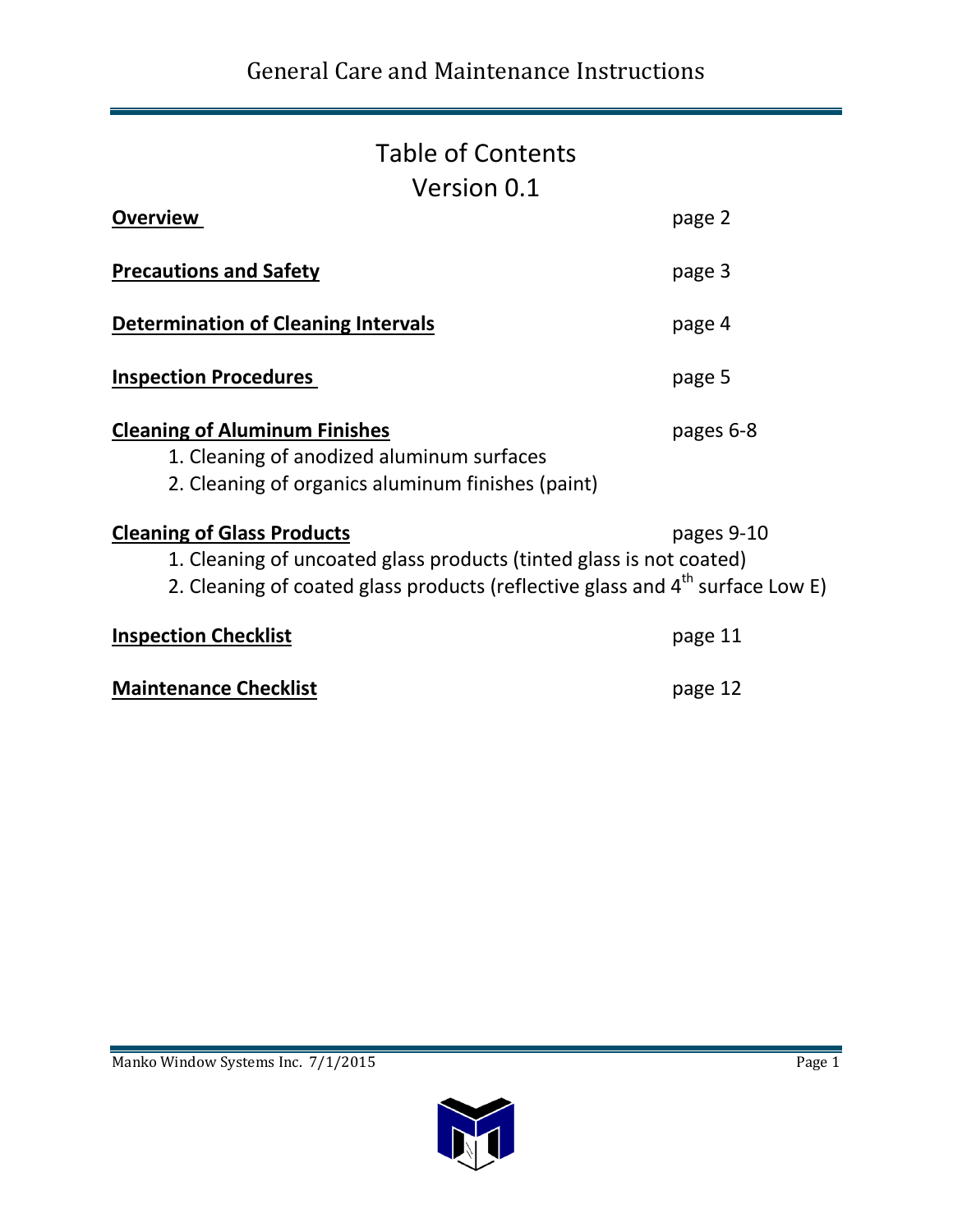## **Overview**

For information regarding installation procedures, storage, or other items relevant prior to completed installations, see the appropriate installation instructions, or consult your Manko representative. All Manko Window Systems Inc. products are designed for minimal maintenance once properly installed. However, general cleaning and maintenance is required for long operational lifespans and warranty coverage. Occasionally, a part will break and need replacing. Most of these parts are stocked by Manko and can be shipped immediately upon request. Please contact your Manko representative for replacement parts and warranty issues. The materials in this document are based on typical window types and job conditions. Due to the custom nature of the Architectural Construction Business, some material in this document may not apply to your specific job. Manko has no control over how others may use this material. Hence, we cannot guarantee that the same results as those described herein will be obtained. Each user of the materials and/or procedures should make their own tests to determine the suitability of the materials or procedures for their own particular field use.

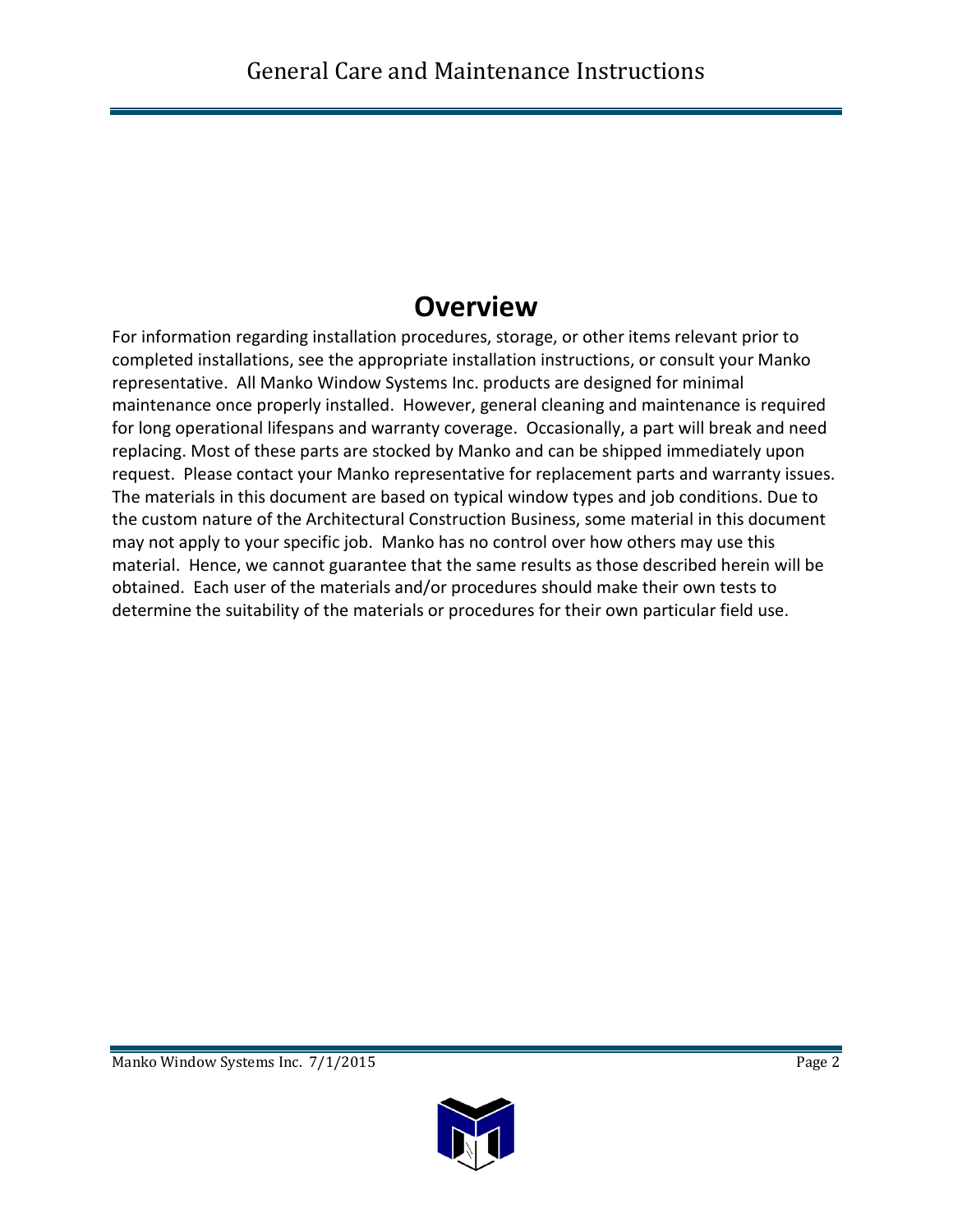# **Precautions and Safety**

- Window **insect screens are not security devices** and will not prevent a child, an individual, or any other item from falling through.
- DON'T use aggressive alkaline or acid cleaners on aluminum finishes
- DON'T use cleaners containing trisodium phosphate, phosphoric acid, hydrochloric acid, hydrofluoric acid, fluorides, chlorine based cleaners or similar compounds on anodized aluminum surfaces.
- DON'T mix cleaners or solvents. This may be dangerous as well as ineffective.
- •DON'T attempt to clean hot, or sun-heated surfaces as chemical reactions on hot metal surfaces will be highly accelerated. Surfaces cleaned under these adverse conditions can become streaked or stained so that they cannot be restored to their original appearance.
- DON'T use strong cleaners on other building accessories where it is possible for the cleaner to come in contact with the painted surface. If an aggressive cleaner is required for some other component of the building, extreme care must be taken to prevent the cleaner from contacting the aluminum finish.
- •DON'T allow cleaning products to dry on the anodized surface or the surrounding surfaces.
- DON'T power-wash windows; this can cause seal failure and allow water to enter the structure.
- DON'T use metal tools, razor blades, or other sharp objects and abrasive cleaners. They can damage window surfaces, scratch glass and remove exterior glass coatings.
- DON'T allow cleaners to puddle or collect at glass edges near glazing materials.
- DO follow the manufacturers recommendations for proper mixing and diluting of cleaners.
- DO test clean a small area first.
- DO remove alkaline building materials such as wet plaster and wet mortar immediately. Wash the soiled area with clean water. If these materials are allowed to remain in contact with the surface for an extended period of time, staining will occur.
- DO begin with the upper story and work down when cleaning exterior, multi-story windows.
- DO clean and rinse one area at a time.

### **Manko will not be responsible for defects caused by exposure to corrosive chemicals.**

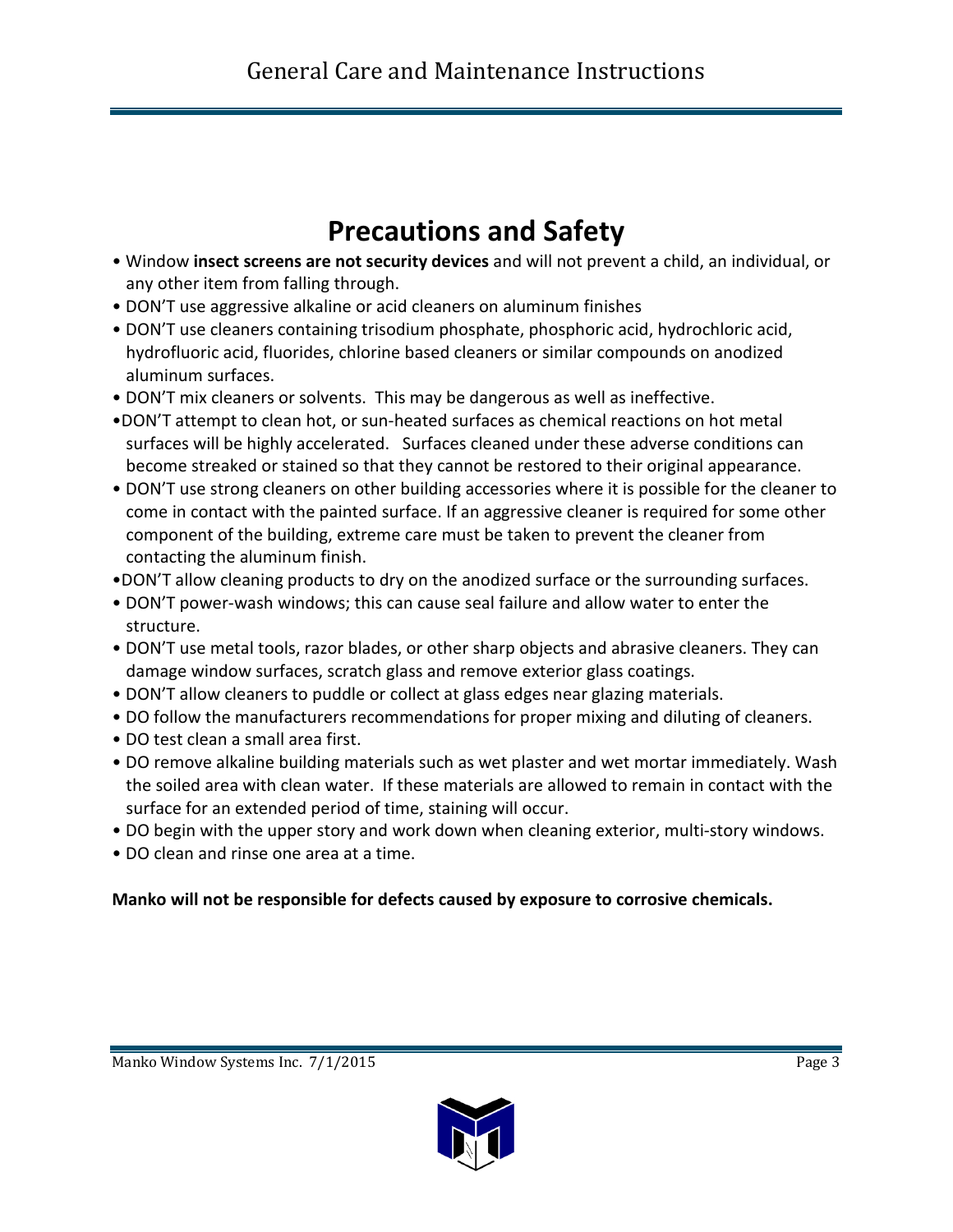# **Determination of Minimal Maintenance Intervals**

The required frequency of inspections and maintenance depends in part on the standard of appearance that is required, and the need to remove contaminants that cause damage during prolonged contact with the system. Sheltered areas and arid regions can be more at risk of coating degradation than exposed areas. This is because wind-blown salts and other pollutants may adhere to the surface and will not be cleaned away with rainfall. These areas should be inspected and cleaned on a more regular basis. The below table is based on general climatic conditions and typical exposure levels. This table is the minimum required inspection and maintenance intervals. Job specific environments and micro climates can necessitate that the regularity of inspection and maintenance to be increased. Damage of, or deterioration of product due to lack of maintenance is not warrantable. Inspection and maintenance records must be maintained for warranty considerations.

| <b>Environment Type</b>                  | Corrosivity<br>Level | Minimum Required<br>Maintenance Interval |
|------------------------------------------|----------------------|------------------------------------------|
|                                          |                      |                                          |
| Non-hazardous Environment                | Very Low to          |                                          |
| with Minimal Exposure Level              | Low                  | Every 12 Months                          |
| <b>Typical Commercial Environment</b>    | Medium               |                                          |
| with Average Exposure Level              |                      | Every 12 Months                          |
| Industrial or High Humidity or Exposure  |                      |                                          |
| to Swimming and Leisure Pools with       | High                 | Every 6 Months                           |
| Average Exposure Level                   |                      |                                          |
| <b>Coastal Environment -</b>             |                      |                                          |
| 1-10 Miles from Saltwater Coast -        | High                 | Every 6 Months                           |
| with Average Exposure Level              |                      |                                          |
| Marine or Coastal Environment -          |                      |                                          |
| Less Than 1 Mile from Saltwater Coast    | Very High            | Every 3 Months                           |
| with Average or High Exposure Level      |                      |                                          |
| Heavy Industrial Environment -           |                      | <b>Consult Factory</b>                   |
| <b>Typically Man Made Micro Climates</b> | Extreme              |                                          |
| Always considered High Exposure Level    |                      | Representative                           |

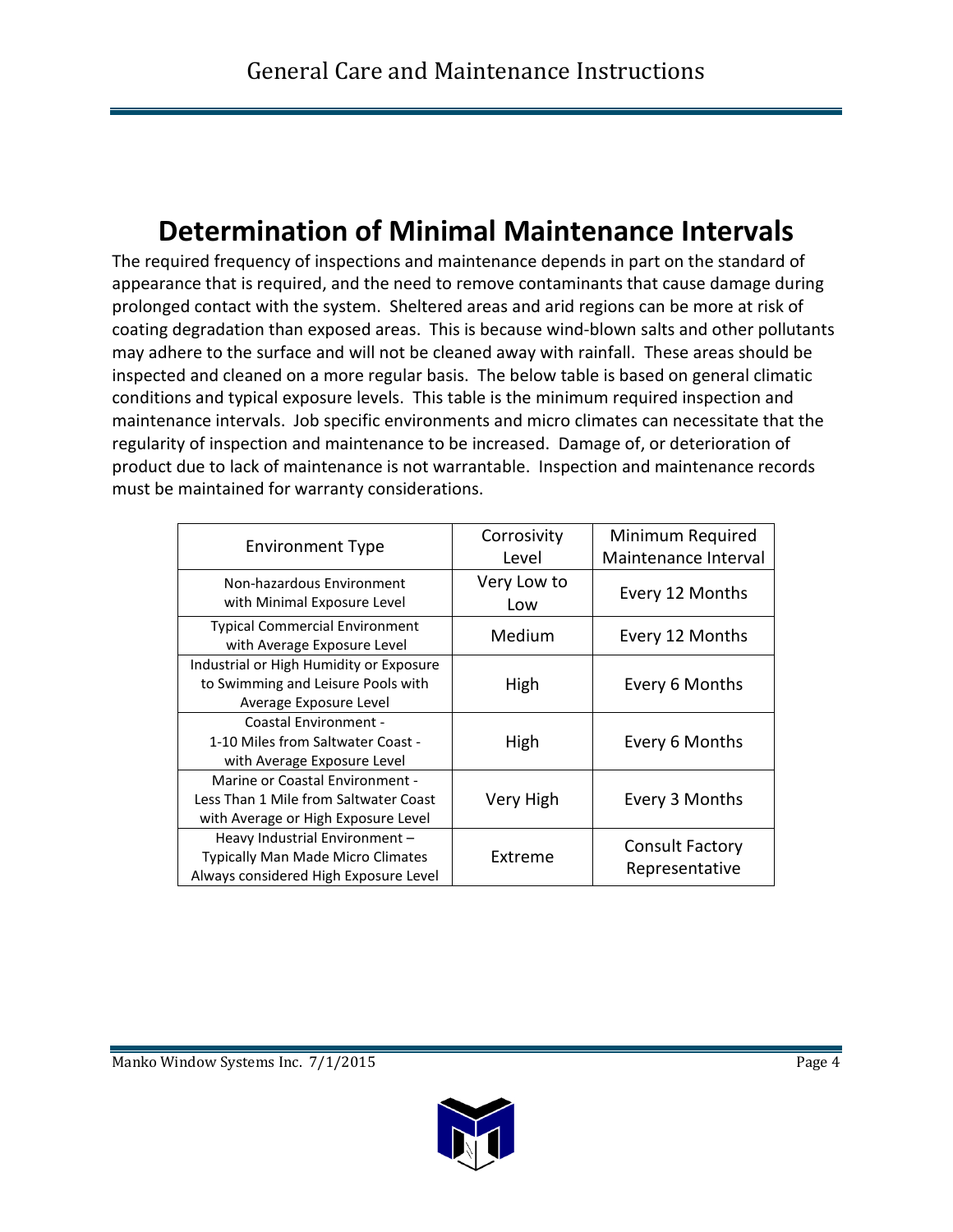# **Inspection Procedures**

The following inspections are to be performed and documented at the intervals set forth in the section of this document titled **Determination of Minimal Maintenance Intervals**. Failure to perform and document this procedure invalidates manufacturer's warranty. See inspection checklist at end of this document.

- Inspect for water leaks around the frame
- Inspect all caulking and sealants for voids, gaps and damage
- Inspect all gaskets and weather stripping for damage or shrinkage as well as general functionality
- Inspect insulated glass for cracks, runs, or moisture between the glass
- Inspect seal between insulated glass and frame
- Inspect and verify that all water drainage/weeping pathways are free of debris and are allowing proper drainage of water
- Inspect all locks for proper operation and function
- Inspect for Galvanic Corrosion (especially where aluminum edges are exposed)
- Inspect for Caustic Corrosion (especially where aluminum edges are exposed)
- Inspect insect screens (if applicable) for missing or loose fasteners and holes or tears in mesh

#### **Sliding Window Specifics**

- Inspect hardware and verify that all fasteners are present and have not loosened
- Inspect sliding track for debris or damage
- Inspect rollers for flat spots
- Inspect and verify rollers are operating freely and properly

#### **Hung Window Specifics**

- Check sash balances for proper alignment and operation
- Verify that operable sash is held open properly when opened
- Inspect and verify that opening force and closing force of operable sash are approximately equal
- Replace sash balances if damaged or corroded
- Clean exposed moveable sash balance parts of all dirt and apply a light coat of White Lithium Grease being careful not to apply too much grease as that promotes dust buildup
- Inspect hardware and verify that all fasteners are present and have not loosened

#### **Projected Window Specifics**

- Check hinges for damage and verify proper function.
- Wipe down hinge tracks with a cotton cloth to remove dirt buildup
- Inspect hardware and verify that all fasteners are present and have not loosened

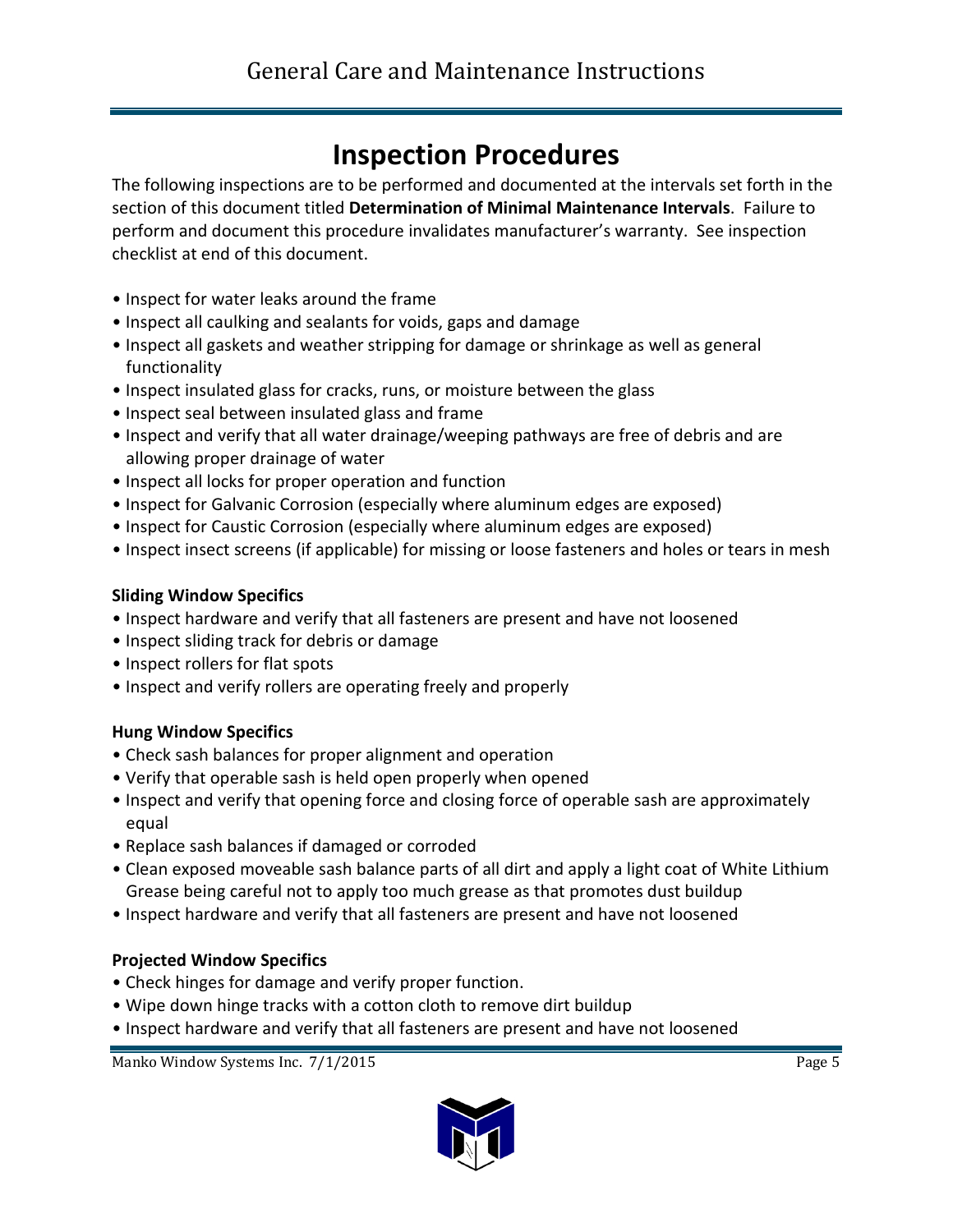# **Cleaning of Aluminum Finishes**

#### **1. Cleaning of Anodized Finishes**

(It is especially important to not allow stucco or other caustic materials to set on the anodized finish. These building materials are caustic and will "eat" the finish.)

- **A.** Removal of light surface soil
	- **1**. The simplest procedure is to flush the surface with water using light pressure to dislodge the soil. If soil is still adhering after drying, then a mild detergent will be necessary.
	- **2**. Mild soaps or detergents ruled safe for bare hands should be safe for anodized aluminum. Stronger detergents should be carefully spot tested. With any soap or detergent the finish should be thoroughly rinsed with clean water and dried.
		- **a.** When mild detergent or mild soap is necessary for removal of soil, it should be used with brushing or sponging. The washing should be done with light uniform pressure. Apply cleaners only to an area that can be conveniently cleaned without changing position. The surface must be thoroughly rinsed with clean water. The rinsed surface can be permitted to air dry or be wiped dry with a chamois, squeegee or lint-free cloth.
		- **b.** Run-down of cleaner (from any operation) to the lower portions of the building should be minimized and these areas should be rinsed as soon as possible and as long as necessary to lessen streaking, etc.. Do not allow cleaning chemicals to collect on surfaces or to "puddle" on horizontal surfaces, crevices, etc.. These areas should be flushed with water and dried. Always clean coated surfaces down from top to bottom and follow with a thorough rinsing with clean water.
- **B.** Removal of medium to heavy surface soil

If surface soil still adheres after using procedures under "Removal of Light Surface Soil", cleaning with the assistance of a cleaning pad can be employed. Hand scrub the metal surface using a palm-sized nylon cleaning pad. Thoroughly wet pad with clean water or a mild detergent cleaner or pumice powder. Start across the top and work down, rubbing the metal surface in the direction of the metal grain with uniform pressure. After scrubbing, the metal surface should be rinsed thoroughly with clean

Manko Window Systems Inc. 7/1/2015

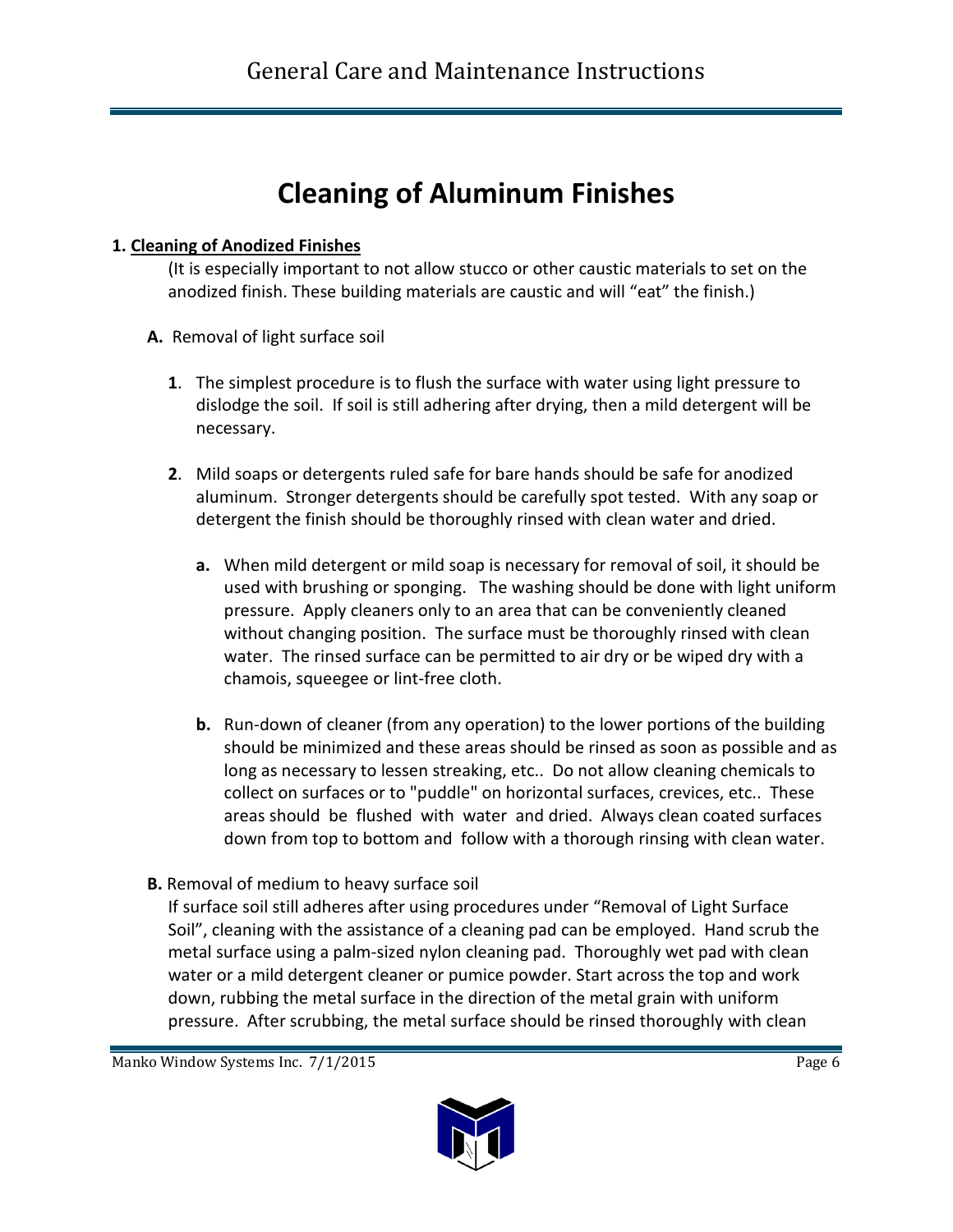water to remove all residues. It may be necessary to sponge the surface while rinsing, particularly if the cleaner is permitted to dry on the surface. Solvents may be used to remove non-water soluble deposits. Extreme care must be exercised when solvents are used since they may damage organic sealants, gaskets and painted finishes. If solvents are used, rinse the surface completely with clean water and allow the surface to air dry or wipe dry with a chamois, squeegee or lint-free cloth.

CAUTION: Many organic solvents are flammable and/or toxic, refer to MSDS for proper Handling and disposal.

#### **2. Cleaning of Organic Finishes (painted finishes)**

(It is especially important to not allow stucco or other caustic materials to set on the organic finish. These building materials are caustic and will "eat" the finish.)

- **A.** Removal of light surface soil
	- **1**. The simplest procedure is to flush the surface with water using light pressure to dislodge the soil. If soil is still adhering after drying, then a mild detergent will be necessary.
	- **2**. Mild soaps or detergents ruled safe for bare hands should be safe for organic finishes. Stronger detergents should be carefully spot tested. With any soap or detergent the finish should be thoroughly rinsed with clean water and dried.
		- **a.** When mild detergent or mild soap is necessary for removal of soil, it should be used with brushing or sponging. The washing should be done with light uniform pressure. Apply cleaners only to an area that can be conveniently cleaned without changing position. The surface must be thoroughly rinsed with clean water. The rinsed surface can be permitted to air dry or be wiped dry with a chamois, squeegee or lint-free cloth.
		- **b.** Run-down of cleaner (from any operation) to the lower portions of the building should be minimized and these areas should be rinsed as soon as possible and as long as necessary to lessen streaking, etc.. Do not allow cleaning chemicals to collect on surfaces or to "puddle" on horizontal surfaces, crevices, etc.. These areas should be flushed with water and dried. Always clean coated surfaces down from top to bottom and follow with a thorough rinsing with clean water.

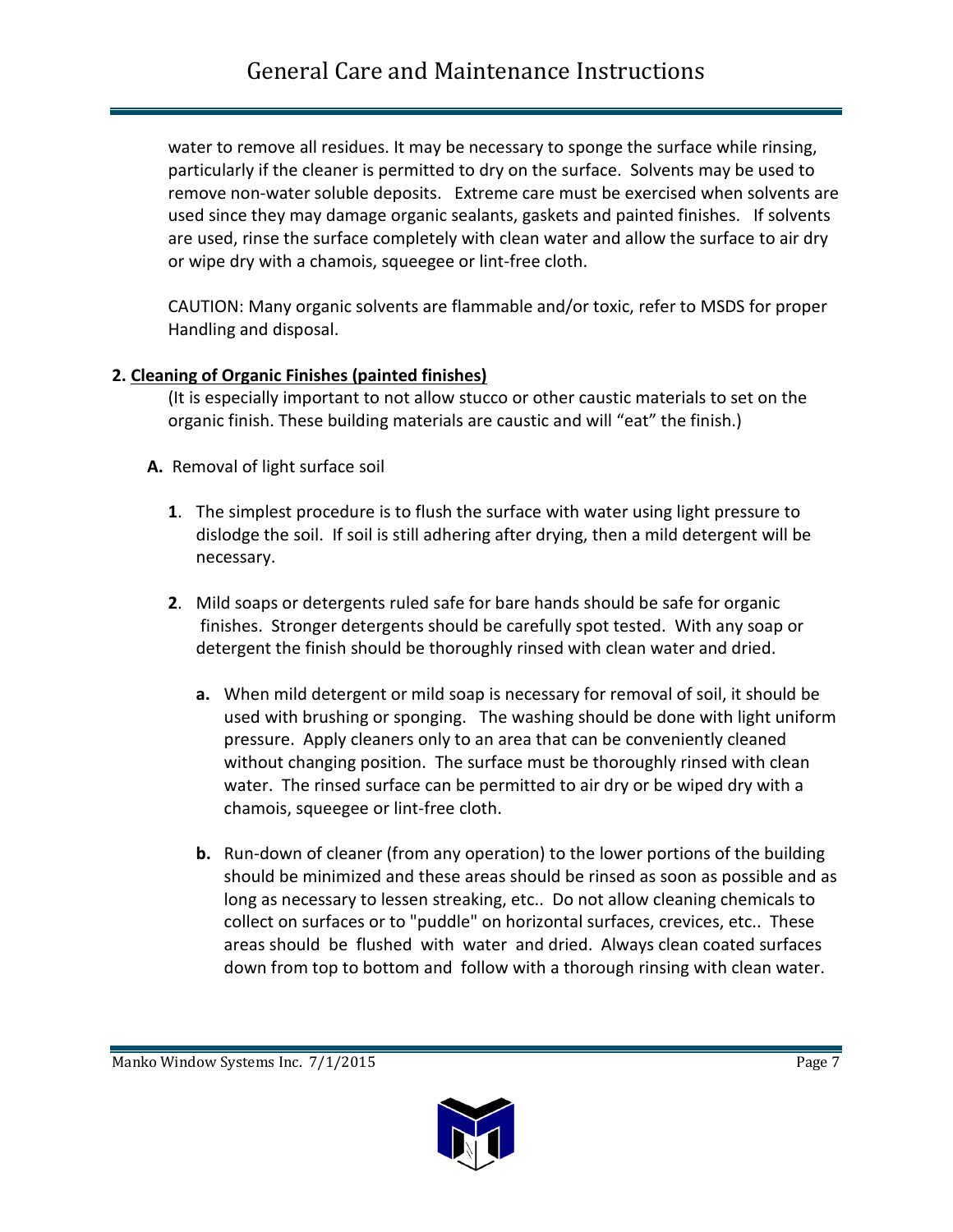### **B.** Removal of medium to heavy surface soil

A mild solvent such as mineral spirits may be used to remove grease, sealant or caulking compounds. Stronger solvents or solvent containing cleaners may have detrimental effect on painted finishes, particularly those with clear topcoats. To prevent harm to the finish, these types of solvents or emulsion cleaners should be spot tested and the coating manufacturer should be consulted. Care should be taken to assure that no marring of the surface is taking place in this manner since this could give an undesirable appearance at certain viewing angles. Cleaners of this type are usually applied with a clean cloth and removed with a cloth. Do not apply excess pressure or "scour" surfaces. Remaining residue should be immediately washed with mild soap and rinsed with water. Use solvent cleaners sparingly and do not allow to get on surrounding materials..

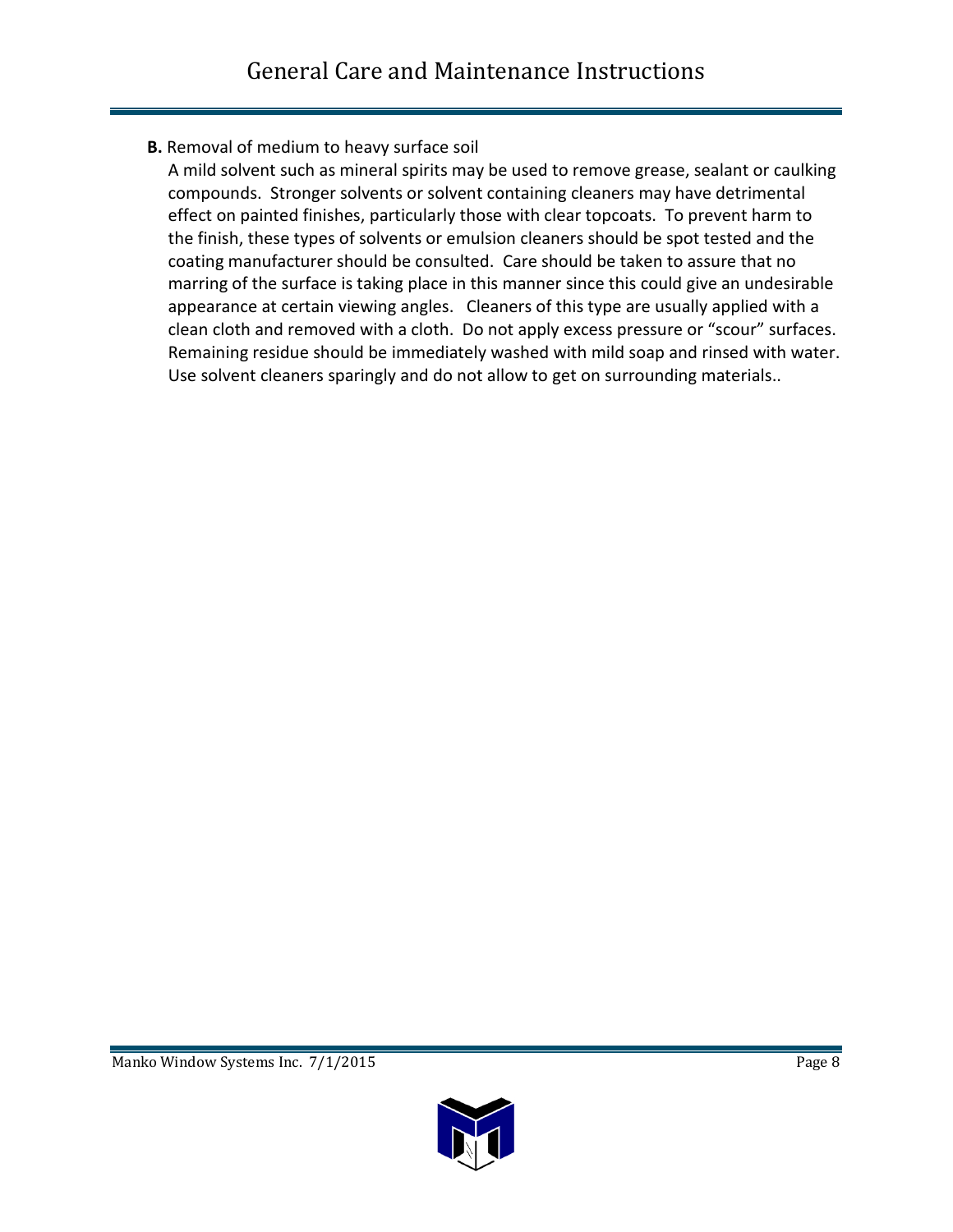# **Cleaning of Glass Products**

### **1. Cleaning of Uncoated Glass Products**

• Use a wash solution that includes a mild soap or detergent, or a slightly acidic cleaning solution.

DO NOT use any additives that contain hydrofluoric acid, or have the possibility of forming hydrofluoric acid. Hydrofluoric acid will quickly and permanently damage the glass surface.

DO NOT use harsh cleaners, abrasives or alkaline materials.

- Cleaning of tinted and reflective glass surfaces in direct sunlight should be avoided. The surface of the glass may be too hot to achieve satisfactory results and, in extreme cases, contact with cold water could lead to glass breakage.
- Use clean, grit free cloths, together with the wash solution, to clean the glass. Sufficient wash solution should be used to ensure that debris can be removed without causing abrasion related glass damage. Remember, in addition to being a solvent for cleaning dirty glass, the wash solution acts as a lubricant to "float" loose debris off of the glass surface. Care must be taken to ensure that gritty dirt particles picked up by the cloth do not scratch the glass.
- For best results, clean the glass beginning at the top and working down.
- Immediately follow the washing, rinse with liberal amounts of clean rinse water.
- Promptly remove excess rinse water with a clean, good quality squeegee. Squeegees must be in good condition, clean and undamaged. In particular, any debris must be removed from the squeegee to prevent possible glass damage.
- Remove grease and glazing materials with commercial solvents such as xylene, toluene, Leptyne<sup>®</sup>, turpentine, mineral spirits or naptha. Immediately follow with a normal wash and rinse as described above. Be careful not to damage glazing or insulating glass unit seals by excess application of strong solvents. Comply with all of the solvent manufacturer's directions concerning safety, proper handling, toxicity, and flammability warnings.
- DO NOT use metal scrapers or tools to attempt to remove stubborn materials or stains. In extreme cases, a combination of the appropriate solvent and a PLASTIC scraper, carefully used, may work. If the glass is heat strengthened or tempered, even a plastic scraper may dislodge very small surface debris that has fused to the glass surface during the heat treating process and cause glass damage. You are encourage to refer to GANA publication TD-02-0402: Heat- Treated Glass Surfaces Are Different and GANA publication TD-01-0300: Proper Procedures for Cleaning Architectural Glass Products for a discussion of heat treated glass surfaces and for a more detailed discussion of the cleaning of heat strengthened and tempered glass.

Manko Window Systems Inc. 7/1/2015

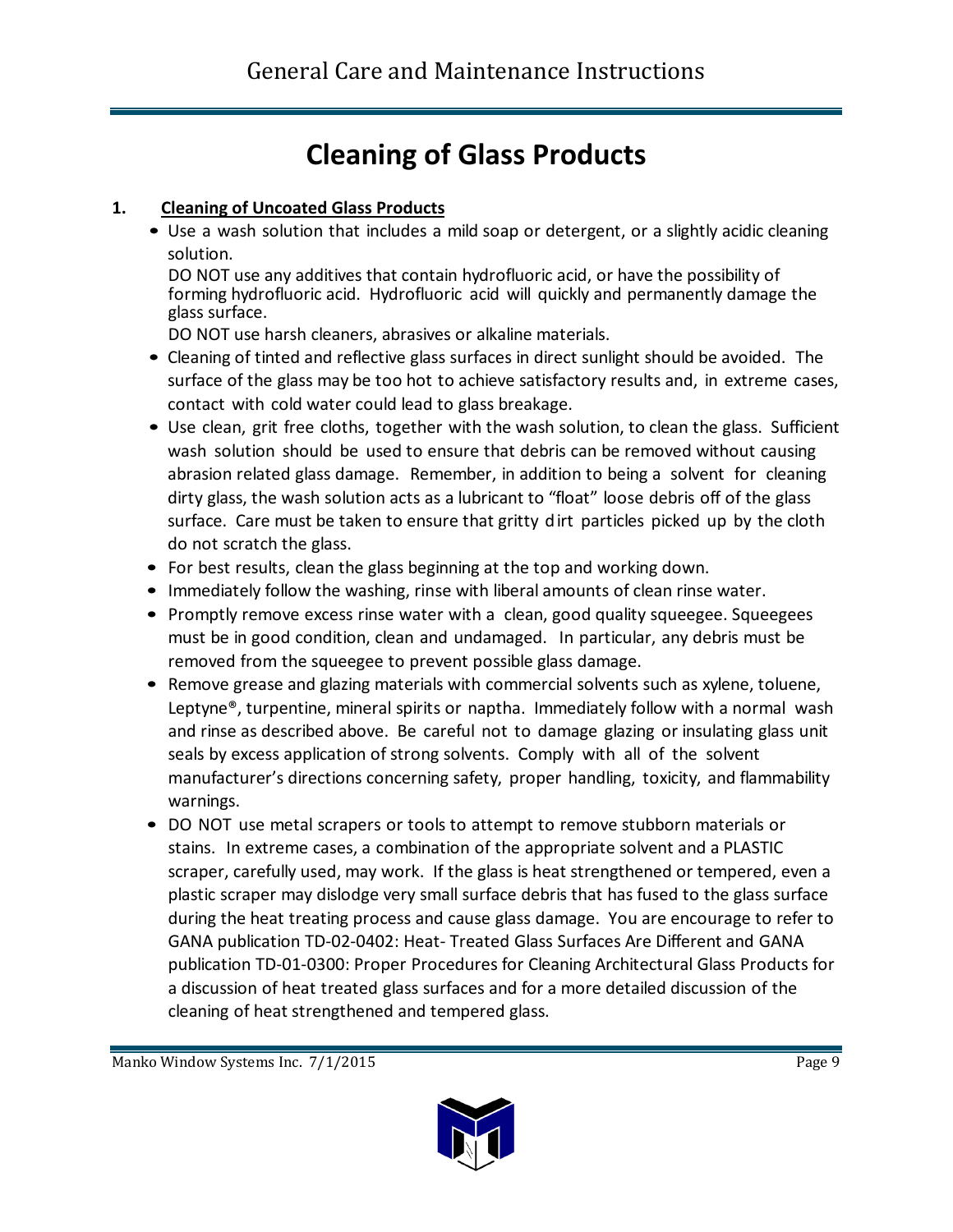#### **2. Cleaning of coated glass products**

Coated glasses can be cleaned using the previous recommendations except for the following:

- Acidic cleaning solutions are not recommended. Use only mild soaps or detergents.
- Abrasive cleaners, fluoride salts, or hydrogen producing compounds are not recommended.

In addition, because fingerprints, stains, smears, dirt, scum, sealant residue, scratches, and abrasions are more noticeable on reflective glasses than on non-reflective glass, take extra care in handling and cleaning the glass. Finally, reflective and coated glass that is glazed with the coating exposed to the outdoors should be cleaned more frequently (a minimum of 3 to 4 times per year). Materials, such as rundown from metals and masonry, such as concrete, stucco, etc. should be cleaned from the glass as soon as they occur so that they are not permitted a long residence time on the coated glass surface. If such rundown is not quickly removed, permanent staining and/or glass damage may occur. It should be understood that while such rundown residue will be more noticeable on reflective glass, it can also occur with uncoated glass, resulting in similar permanent staining and/or glass damage.

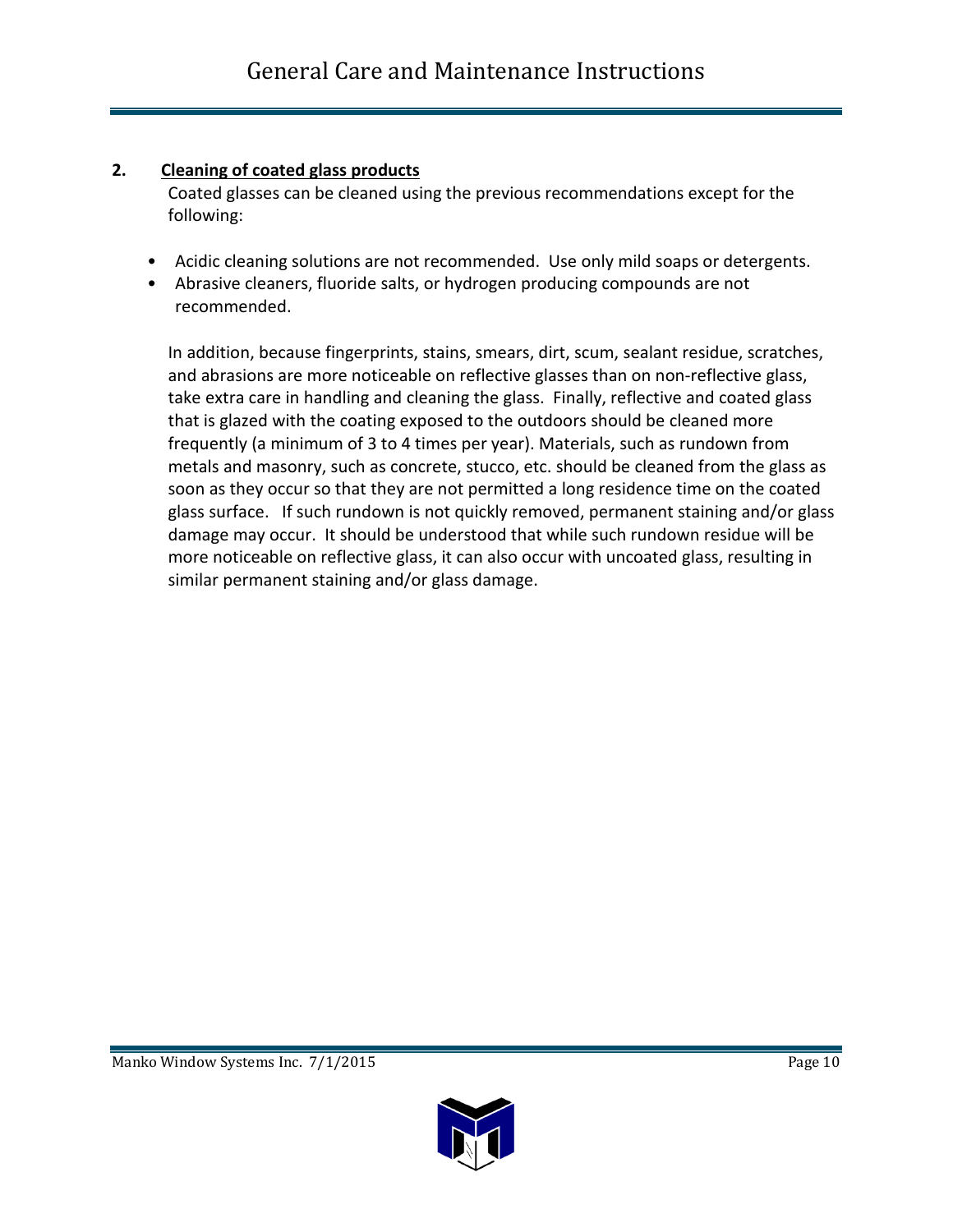### General Care and Maintenance Instructions

| <b>Inspection and Maintenance Checklist - Page 1 (Inspection)</b><br><b>Building Location/Name</b> |                                                                  |                                          |                                        |        |                                                       |
|----------------------------------------------------------------------------------------------------|------------------------------------------------------------------|------------------------------------------|----------------------------------------|--------|-------------------------------------------------------|
|                                                                                                    | Inspection Date $\_\_\_\_\_\_\_\_\_\_\$<br>Inspection Interval = |                                          |                                        |        |                                                       |
|                                                                                                    | Inspected By                                                     |                                          |                                        |        |                                                       |
| Yes                                                                                                | No                                                               | Exterior                                 | Ye<br>S                                | No     | Interior                                              |
|                                                                                                    |                                                                  | <b>Aluminum Surface</b>                  |                                        |        | Insect Screen (If applicable)                         |
| $\Box$                                                                                             | $\Box$                                                           | Dirty                                    | $\Box$                                 | $\Box$ | Missing                                               |
| □                                                                                                  | $\Box$                                                           | Scratched, Discolored, Blisters          | $\Box$                                 | $\Box$ | Loose                                                 |
|                                                                                                    |                                                                  | <b>Glass to Frame Sealant Joint</b>      | □                                      | $\Box$ | Mesh Damaged or Loose                                 |
| $\Box$                                                                                             |                                                                  | Cracks, Voids, Loss of Adhesion          |                                        |        | Weatherstripping (If applicable)                      |
|                                                                                                    |                                                                  | Perimeter Frame to Substrate<br>Caulking | □                                      | □      | Missing or Loose                                      |
| $\Box$                                                                                             | $\Box$                                                           | Cracks, Voids, Loss of Adhesion          | $\Box$                                 | $\Box$ | Torn, Cracked, or Damaged                             |
|                                                                                                    |                                                                  | <b>Glass Surface</b>                     | □                                      | □      | Brittle, Gummy, Discolored                            |
| $\Box$                                                                                             | $\Box$                                                           | Dirty                                    |                                        |        | Water Drainage/Weep Holes                             |
| $\Box$                                                                                             | $\Box$                                                           | Scratched, Cracked or other Damage       | □                                      | $\Box$ | Observable and Unobstructed                           |
|                                                                                                    |                                                                  | Insect Screen (If applicable)            | □                                      | □      | Allowing proper Drainage                              |
| $\Box$                                                                                             | $\Box$                                                           | Missing                                  |                                        |        | Locking Hardware (If applicable)                      |
| $\Box$                                                                                             | $\Box$                                                           | Loose                                    | □                                      | $\Box$ | Missing or Loose                                      |
| $\Box$                                                                                             | $\Box$                                                           | Mesh Damaged or Loose                    | □                                      | $\Box$ | <b>Functioning Freely and Properly</b>                |
|                                                                                                    |                                                                  | Weatherstripping (If applicable)         | Discolored or Tarnished<br>$\Box$<br>□ |        |                                                       |
| □                                                                                                  | $\Box$                                                           | Missing or Loose                         |                                        |        | Sliding Window Specifics (If applicable)              |
| $\Box$                                                                                             | $\Box$                                                           | Torn, Cracked, or Damaged                | □                                      | $\Box$ | Operable Hardware Fasteners Present and Tight         |
| $\Box$                                                                                             | $\Box$                                                           | Brittle, Gummy, Discolored               | □                                      | □      | Sliding Track is Free from Debris                     |
|                                                                                                    |                                                                  | Water Drainage/Weep Holes                | □                                      | $\Box$ | Rollers are Operating Freely, Properly, in Adjustment |
| $\Box$                                                                                             | $\Box$                                                           | Observable and Unobstructed              |                                        |        | Hung Window Specifics (If applicable)                 |
| □                                                                                                  | $\Box$                                                           | Allowing proper Drainage                 | □                                      | $\Box$ | Operable Hardware Fasteners Present and Tight         |
|                                                                                                    |                                                                  |                                          | $\Box$                                 | □      | Sash Balances are Aligned and Operating Properly      |
|                                                                                                    |                                                                  |                                          | □                                      |        | Exposed Moveable Parts are Clean and Lubricated       |
| Yes                                                                                                | No                                                               | Interior                                 |                                        |        | Projected Window Specifics (If applicable)            |
|                                                                                                    |                                                                  | <b>Aluminum Surface</b>                  | □                                      | $\Box$ | Operable Hardware Fasteners Present and Tight         |
| $\Box$                                                                                             | $\Box$                                                           | Dirty                                    | $\Box$                                 | $\Box$ | Hinges are Undamaged and Working Properly             |
| □                                                                                                  | $\Box$                                                           | Scratched, Discolored, Blisters          | $\Box$                                 | $\Box$ | Operable Hardware Tracks are Clean                    |
|                                                                                                    |                                                                  | <b>Glass Surface</b>                     | □                                      | $\Box$ | Exposed Moveable Parts are Clean and Lubricated       |
| □                                                                                                  | $\Box$                                                           | Dirty                                    |                                        |        | <b>Glass to Frame Sealant or Gasket</b>               |
| □                                                                                                  | $\Box$                                                           | Scratched, Cracked or other Damage       | $\Box$                                 | $\Box$ | Cracks, Voids, Loss of Adhesion                       |
| $\Box$                                                                                             | $\Box$                                                           | Moisture Between Panes                   |                                        |        | Perimeter Frame to Substrate Caulking                 |
|                                                                                                    |                                                                  |                                          | $\Box$                                 | $\Box$ | Cracks, Voids, Loss of Adhesion                       |

Manko Window Systems Inc. 7/1/2015 Page 11